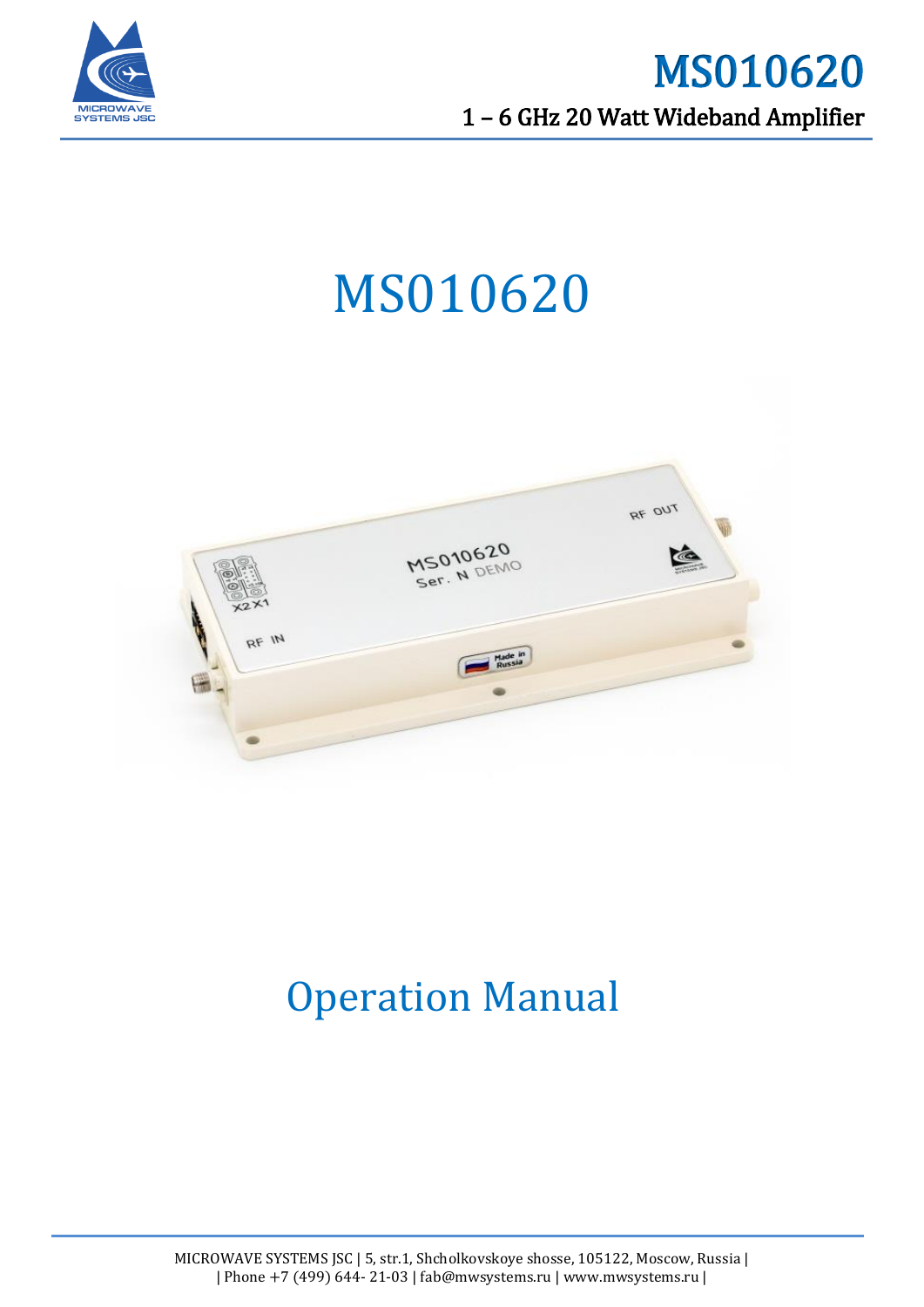

### Specification  $T = 25^{\circ}C$

| <b>Operating Frequency</b>               | 16 GHz                   |
|------------------------------------------|--------------------------|
| RF Saturated Output Power                | 3341W                    |
| RF Output Power @ at $P_{in} = 3$ dBm    | 3040 W                   |
| Small Signal Gain                        | $55 - 65$ dB             |
| <b>Small Signal Gain Flatness</b>        | 3 dB Typ.                |
| <b>Input VSWR</b>                        | $2.0:1$ Max              |
| <b>Operating Voltage</b>                 | $+27V$                   |
| <b>Maximum Operating Current</b>         | 7A <sup>1</sup>          |
| RF input overdrive                       | 15 dBm Max               |
| <b>Signal Source VSWR</b>                | $2.0:1$ Max              |
| <b>Output Load VSWR</b>                  | $2.0:1$ Max              |
| <b>Power Detector Load</b>               | 1 k0hm                   |
| RF connector, Input / Output / Impedance | SMA Female / 50 Ohm      |
| Cooling                                  | <b>External Heatsink</b> |
| Dimensions                               | 168.1 x 78.2 x 23.8 mm   |
| Weight                                   | $0.45$ kg                |
| Operating Temperature (baseplate)        | $-5575 °C$               |
| <b>Storage Temperature</b>               | $-6585 °C$               |
| <b>Relative Humidity</b>                 | 98 %                     |

<sup>1</sup>) Maximum Operating Current can grow by 10% at case temperature below  $T = -20$ °C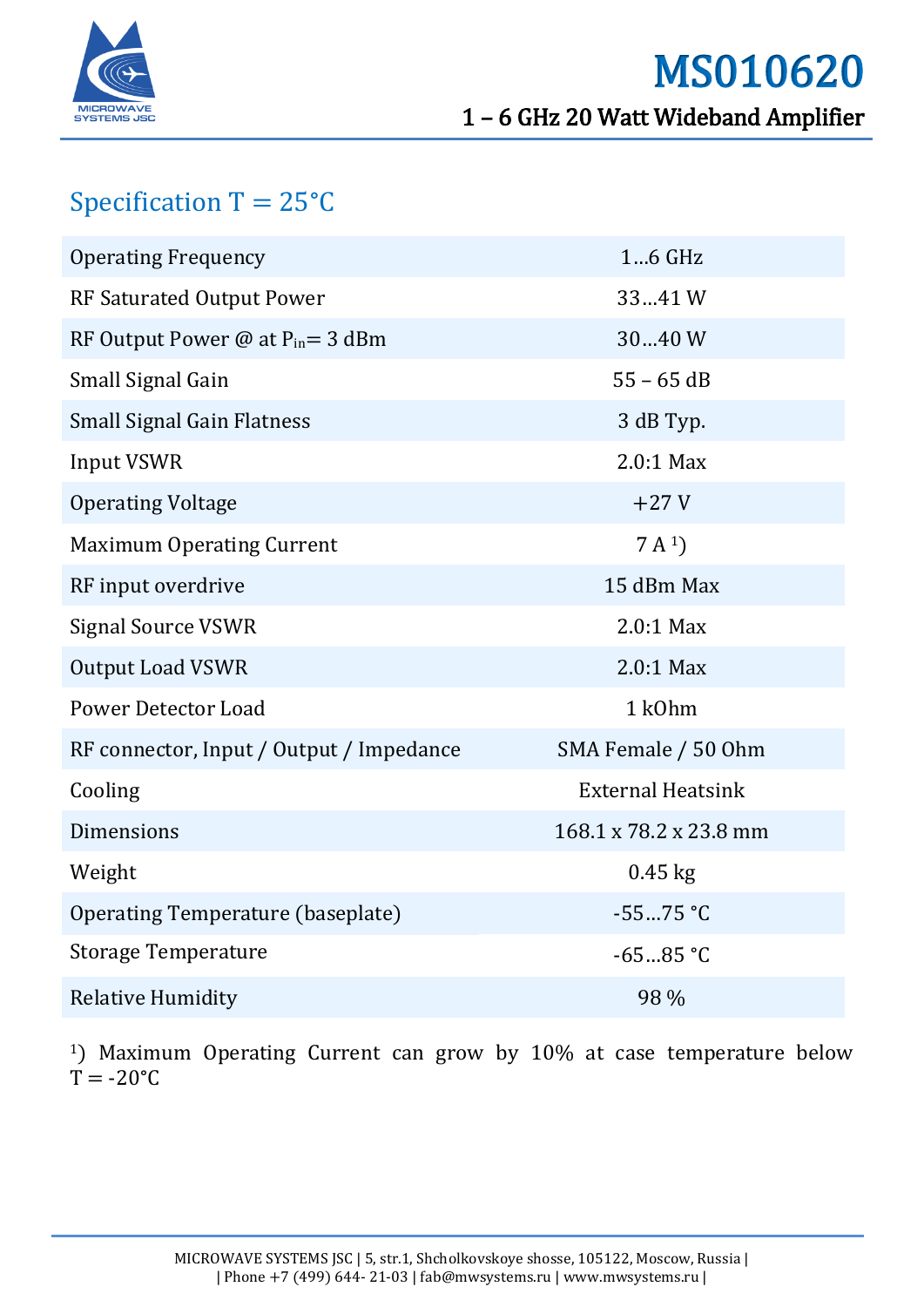

#### Amplifier Use:

- The amplifier operational baseplate temperature must be within the operational temperature range stated in the amplifier operation manual. Depending on the design and thermal requirements, using a heatsink with cooling fan is always recommended for safe reliable operation. A heat sink without a cooling fan may also be used. Damage caused from overheating will void the warranty.
- Confirm the system is designed and calibrated for 50 Ohms. Any impedance mismatch may cause performance issues.
- Confirm the amplifier output load is matched for a 50 Ohm impedance and will not exceed the maximum output load VSWR limit for the amplifier. Exceeding the maximum output load VSWR limit will result in reflected signal that could damage the amplifier and void the warranty.
- Confirm adequate system grounding is established. The DC power supply and amplifier must have a common ground in order to operate properly.
- Power supply must be able to provide adequate current for the amplifier. Power supply should be able to provide 1,5 times the typical current or 1,2 times the maximum current (whichever is greater).
- As long as the input and output ports of the amplifier are connected to a 50 Ohm load and RF-signal is applied, the amplifier can be powered up with DC voltage.
- Ensure that the power and DC voltage is off then connecting or disconnecting the input or output of the amplifier.
- $\bullet$  Exceeding absolute maximum ratings shown will damage the amplifier.
- $\cdot$  The amplifier is static sensitive. Always follow ESD rules when working with amplifier.

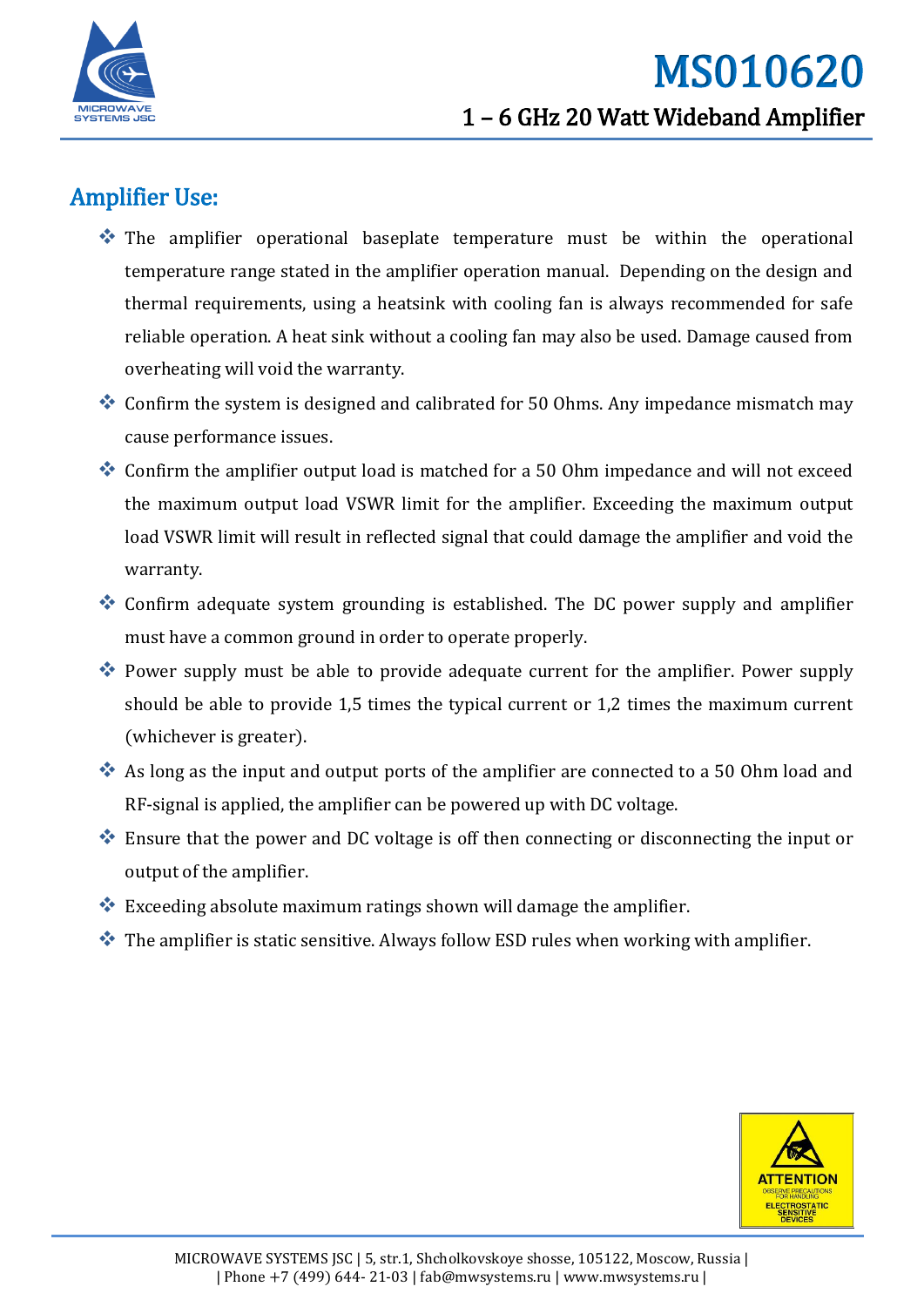

#### Connection Procedure:

1) RF connectors. Connect «RF IN» and «RF OUT» to 50 Ohm source / load.

2) X2 Connector. Connect Pin#B to DC Ground. Connect Pin#A on X2 to DC +27V biasing. Pin#1 and Pin#2 leave unconnected.

3) X1 Connector. Connect DC +5V/0V (TTL Logic High/Low) to Pin#9 and DC Ground to Pin#7. Connect DC +5V/0V (TTL Logic High/Low) to Pin#1 – Pin#5 to enable control of built-in attenuator.

4) Turning on the amplifier. Enable +27V DC (X2) and then enable DC +5V Pin #9 (X1) to turn on the RF signal.

The device will have maximum available gain at these conditions. To turn on the attenuator bit enable DC  $+5V$  to the necessary pin (Pin#1 – Pin#5 X1). It is possible to combine and use multiple bits at the same time.

#### **Connectors**

#### RF IN

RF input. Connect to 50 Ohm source. Do not exceed the maximum input power of +15 dBm, higher input power may damage the amplifier.

#### RF OUT

RF output. Connect to 50 Ohm load.

#### Pin#A  $(X2)$  /  $+26...+30$  V DC power supply input

Use an appropriate power supply with an output voltage of  $+26...+30$  V DC and an output current of 15 A.

#### Pin#B (X2)

Must be connected to the ground (return) connector of the power supply unit.

#### Pin#1, Pin#2 (X2)

No connection.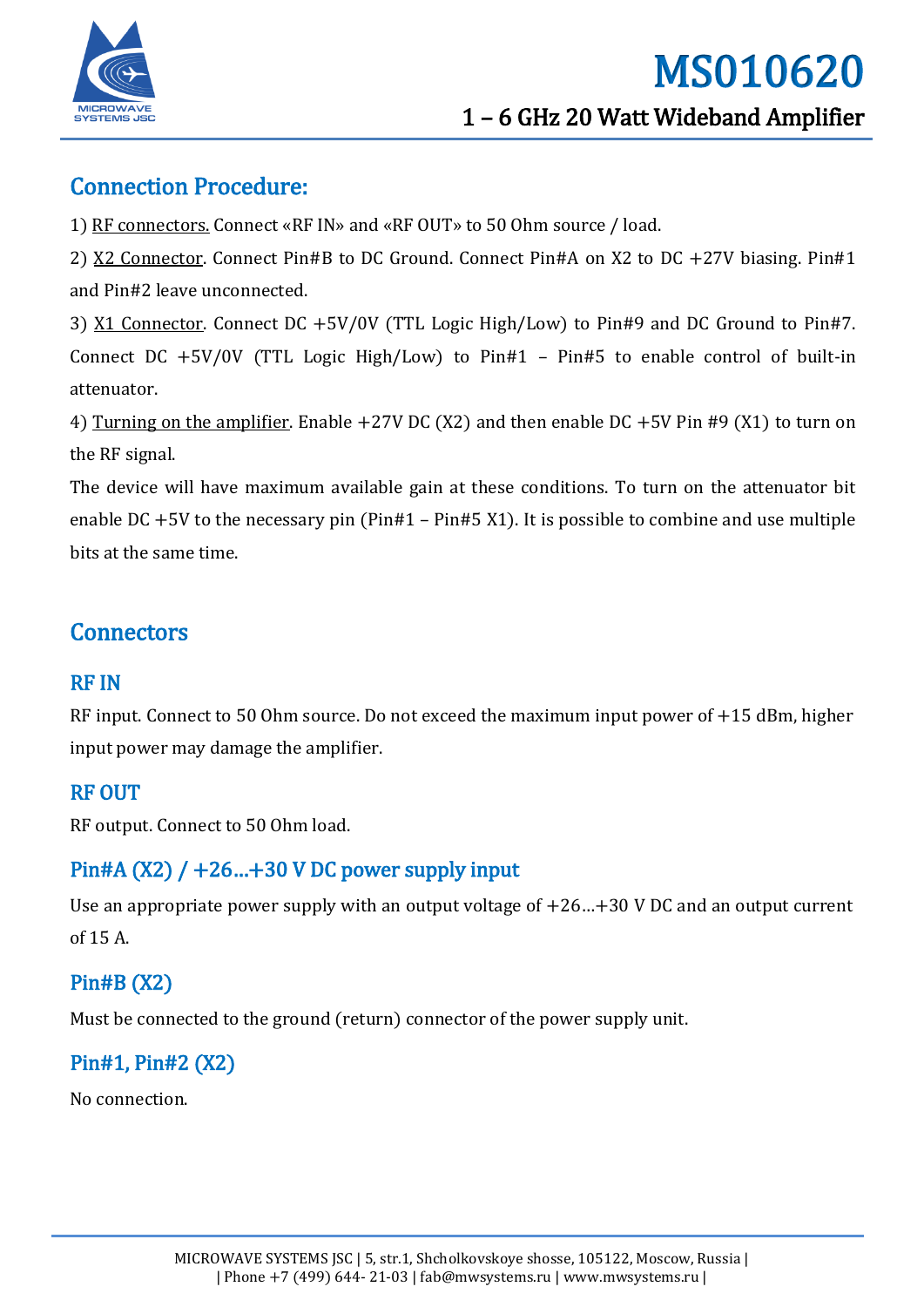

#### Pin#1 – Pin#5 (X1)

Enable control of built-in attenuator. To turn on the attenuator bit enable DC +5V (TTL Logic High) to the necessary pin.

Pin#4 – Bit 2 control Pin#5 – Bit 1 control

Pin#1 – Bit 16 control Pin#2 – Bit 8 control Pin#3 – Bit 4 control

Typical small signal gain (turn on the attenuator bits)



#### Pin#6 (X1) Output voltage of built-in output power detector

The output provides a DC voltage proportional to the forward output power of the amplifier.

Load Pin#6 on X1 connector at 1 kOhm and measure output power level using DC-tester or multimeter.



Typical power detector level vs. frequency  $\omega P_{\text{out}} = 43$  dBm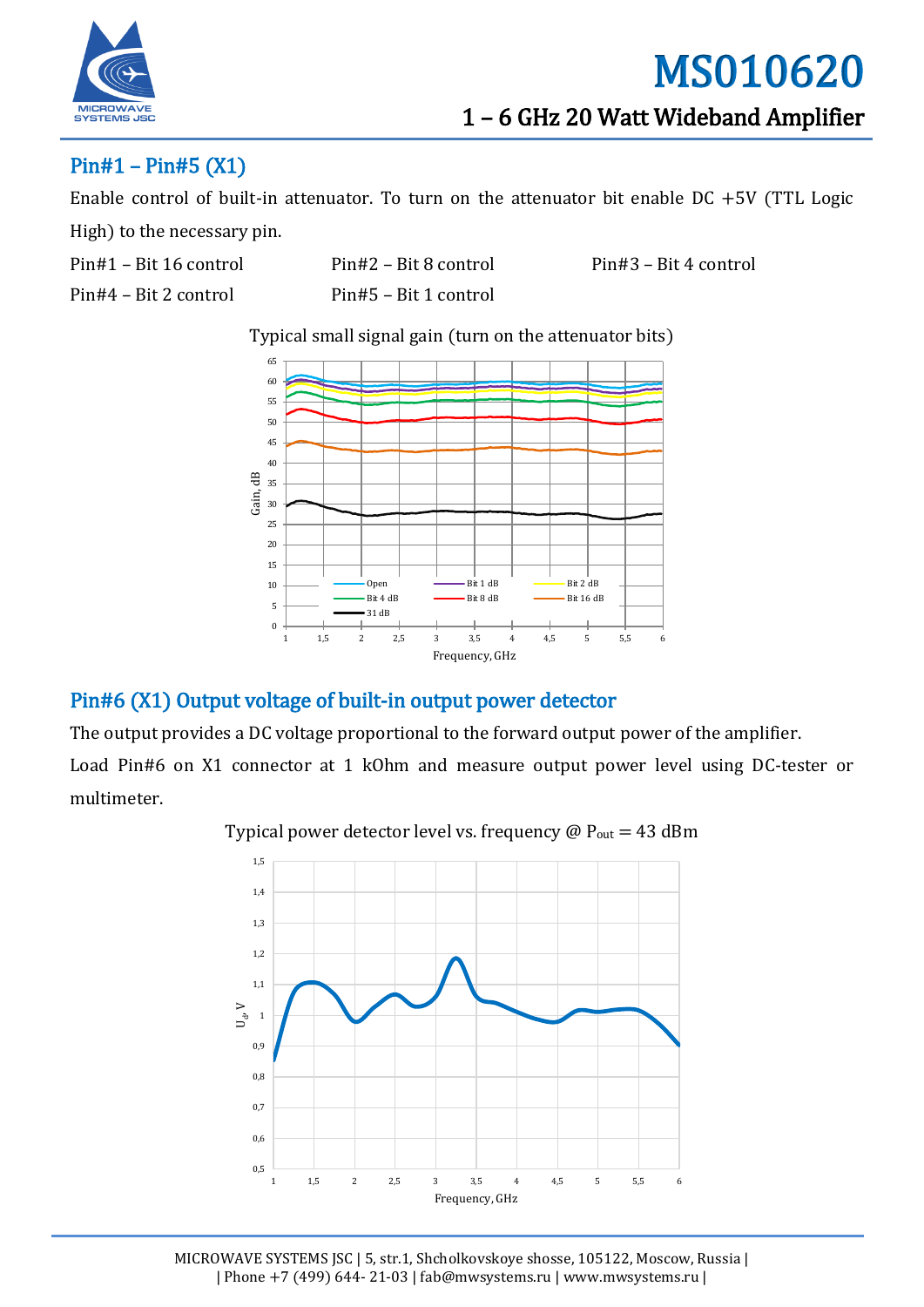

#### Pin#8 (X1) Output voltage of built-in output temperature sensor

This output provides a voltage proportional to the internal temperature of the amplifier. The voltage range of this output is 0…3 V DC (the type of temperature sensor is LM20BIM7 National Semiconductor).

Measure voltage level using DC-tester or multimeter.



 $V_0 = (-3.88 \times 10^{-6} \times T^2) + (-1.15 \times 10^{-2} \times T) + 1.8639$ 

T = -1481.96 +  $\sqrt{2.1962 \times 10^6 + \frac{(1.8639 - V_0)}{3.88 \times 10^{-6}}}$ 

#### Pin#9 (X1) Enable / disable of the amplifier

The input voltage range is +2.4…5 V DC (TTL High Level). The voltage on this Pin enabling the amplifier. After applying a voltage on this Pin the amplifier goes activate and with RF input power the oscilloscope shot of the detected output signal is showed below.



#### Pin#7, Pin#10

DC ground.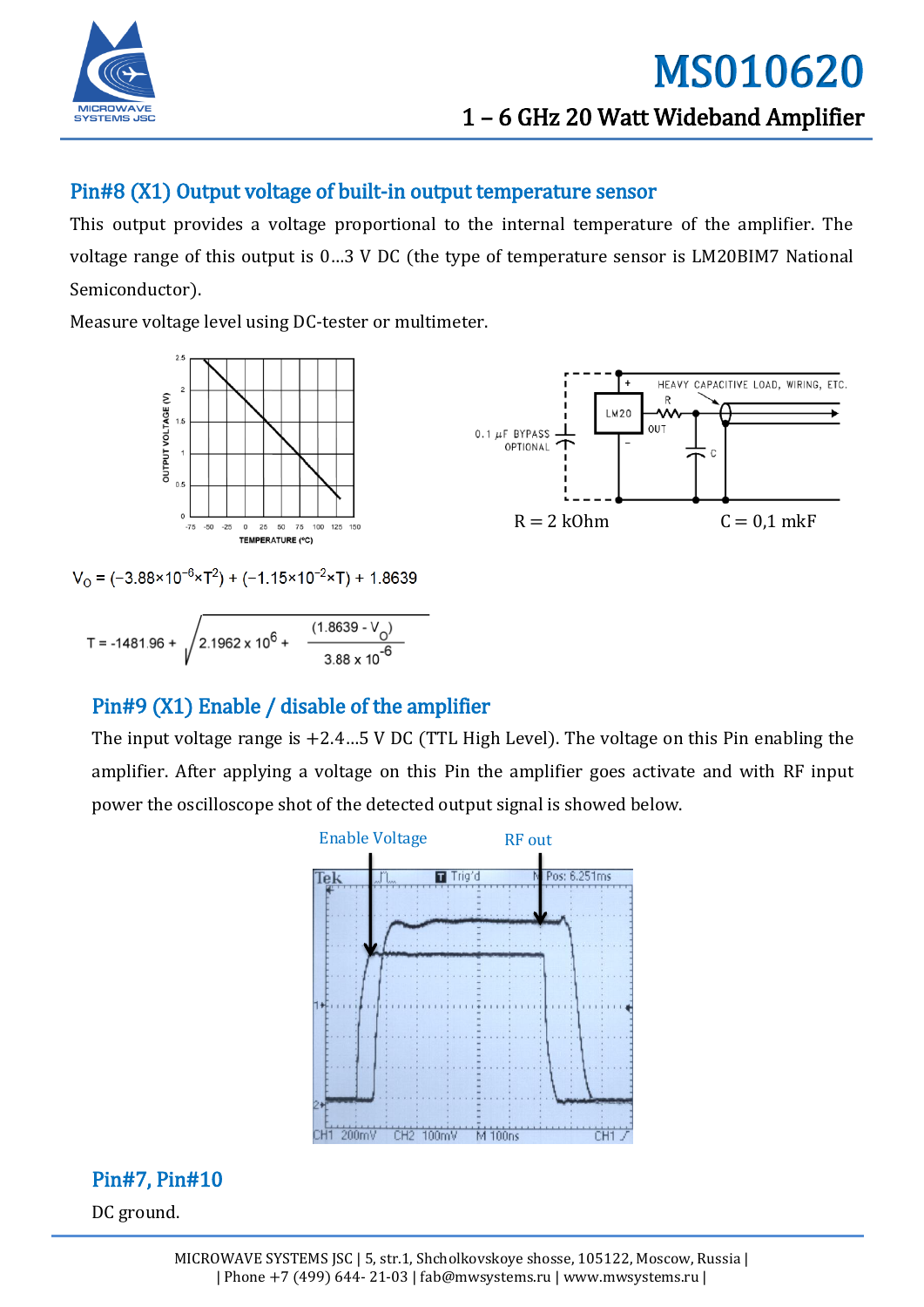

#### Gain-temperature compensation

The amplifier contains a built-in gain-temperature compensation.